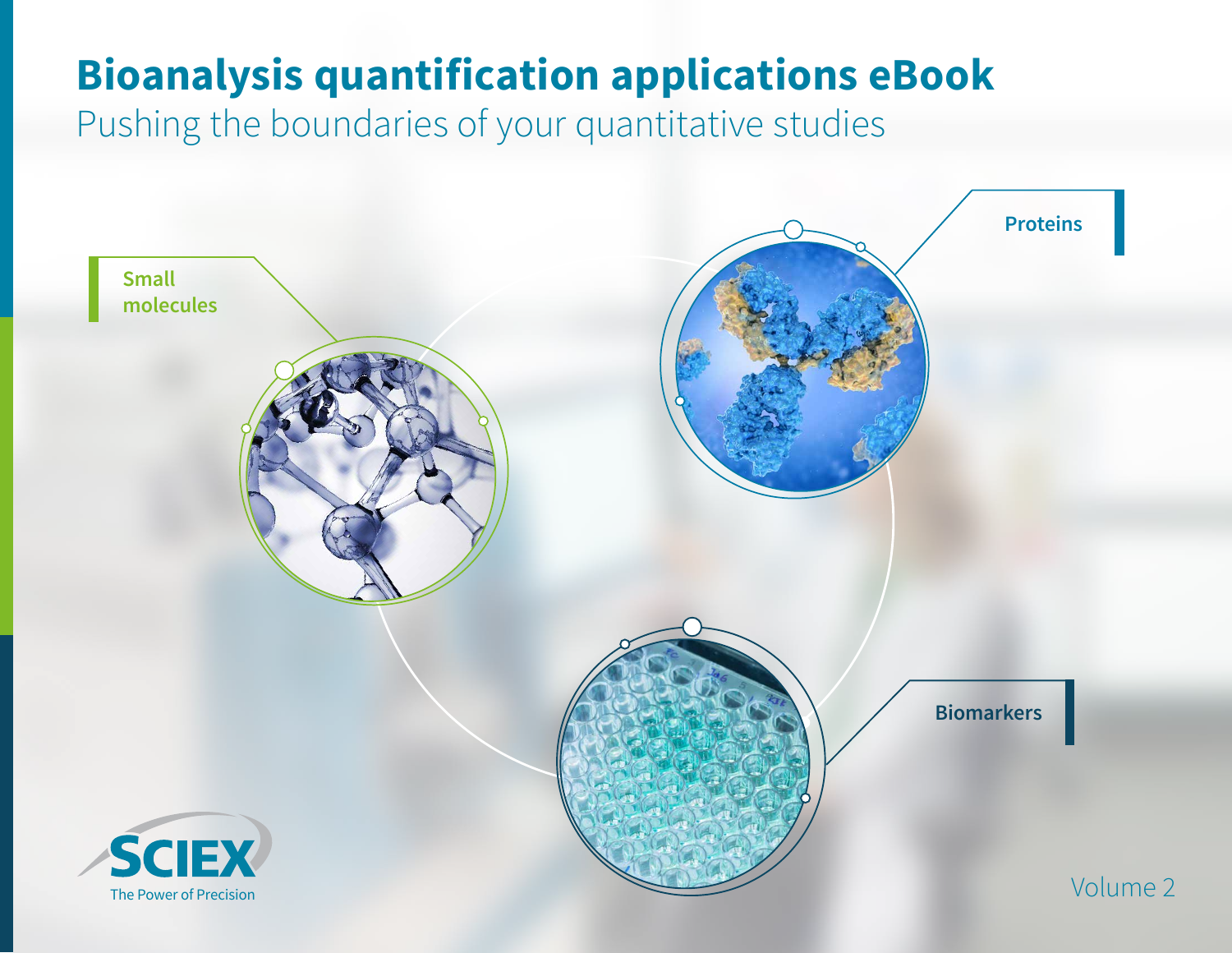

#### **Bioanalysis studies are an integral part of the therapeutic development process. Scientists must quantify drug products to impeccable levels of sensitivity and selectivity to ensure proper dosage, efficacy and safety.**

The therapeutic potential of biologic modalities has increased, driving an inevitable move toward exploring more complex biotherapeutic molecule classes. As biotherapeutics become more complex, there is still a demand for superior quantification while maintaining sensitivity, accuracy, reproducibility, throughput and robustness, regardless of the therapeutic class.

In 1981, SCIEX revolutionized small molecule bioanalysis by launching the first commercially successful triple-quadrupole MS instrument. This innovation started a long legacy of leading-edge solutions that give bioanalytical scientists a platform on which to master high throughput therapeutic quantification. SCIEX technology enables laboratories to achieve the required levels of compliance and data quality for both small and large molecules.

Today, SCIEX offers a comprehensive portfolio of instruments and software that simplifies analytical workflows. Data is easier to interpret, and analyses are easier to perform. SCIEX hardware and software are used worldwide to advance therapeutic development and to enable scientists to confidently submit their data to regulatory bodies.

**Take time to explore the technical resources in this eBook. We invite you to learn how SCIEX continues to reimagine therapeutic quantification in innovative and productive ways that address the continuously evolving challenges facing the industry today.**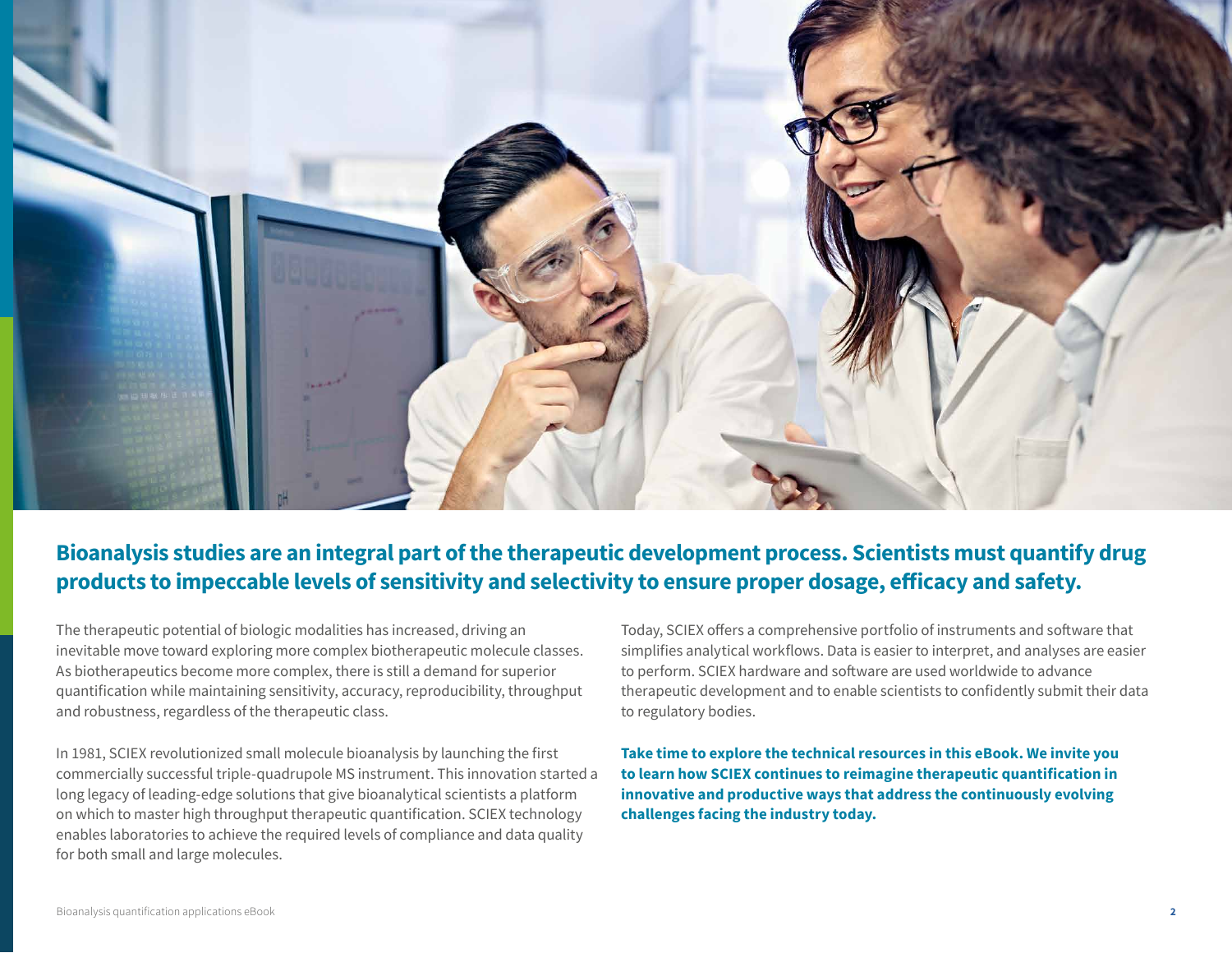# **Small molecule quantification**

Accurate and robust quantification



#### **Accurate and robust quantification of small molecule therapeutics can be complicated by matrix interferences, or by the need for achieving increasingly lower LOQs in complex sample matrices.**

SCIEX continues to pioneer the quantification of molecules with mass spectrometry hardware that provides excellent sensitivity and linear dynamic range and helps to accelerate candidates from discovery to market.

However, the toughest analytical questions do not always get answered with sensitivity and dynamic range. Through our continuous innovation, we have introduced QTRAP® technology and SelexION® Differential Mobility Separation technology, tools that bring the next level of orthogonality when selectivity is required to answer the toughest analytical questions.

#### **Explore how with the following technical resources:**

LC-MS/MS analysis – Yves Le Blanc, senior research scientist [and technical manager of the Applied Research Group, SCIEX](https://sciex.com/videos/Selexion-dms-technology-increasing-the-selectivity-of-lc-msms-analysis)

| Bioanalysis of ß-Lactamase inhibitors on the QTRAP® 6500+ system                                                                                       | Highly sensitive and robust quantification method for ethinyl estradiol<br>and erospirenone in plasma                         |  |
|--------------------------------------------------------------------------------------------------------------------------------------------------------|-------------------------------------------------------------------------------------------------------------------------------|--|
|                                                                                                                                                        |                                                                                                                               |  |
| Separation of diastereomeric flubatine metabolites using<br>SelexION <sup>®</sup> technology                                                           | Quantitation of limaprost, an analogue of PGE1 in human plasma                                                                |  |
|                                                                                                                                                        |                                                                                                                               |  |
| Improving MRM selectivity for mesalamine quantitation with SelexION®<br>technology and the Triple Quad <sup>™</sup> 5500 system                        | Differential mobility separation: a novel technique for the bioanalysis of<br>poorly fragmenting molecules like valproic acid |  |
|                                                                                                                                                        |                                                                                                                               |  |
| Highly selective bioanalytical quantitation method for analysis of (R)-<br>Amlodapine and (S)-Amlodapine enantiomers in human plasma using<br>LC-MS/MS | Quantification of fluticasone propionate in human plasma, using the<br>SCIEX QTRAP® 6500 system                               |  |
|                                                                                                                                                        |                                                                                                                               |  |
| Selexion DMS technology increasing the selectivity of                                                                                                  |                                                                                                                               |  |

◆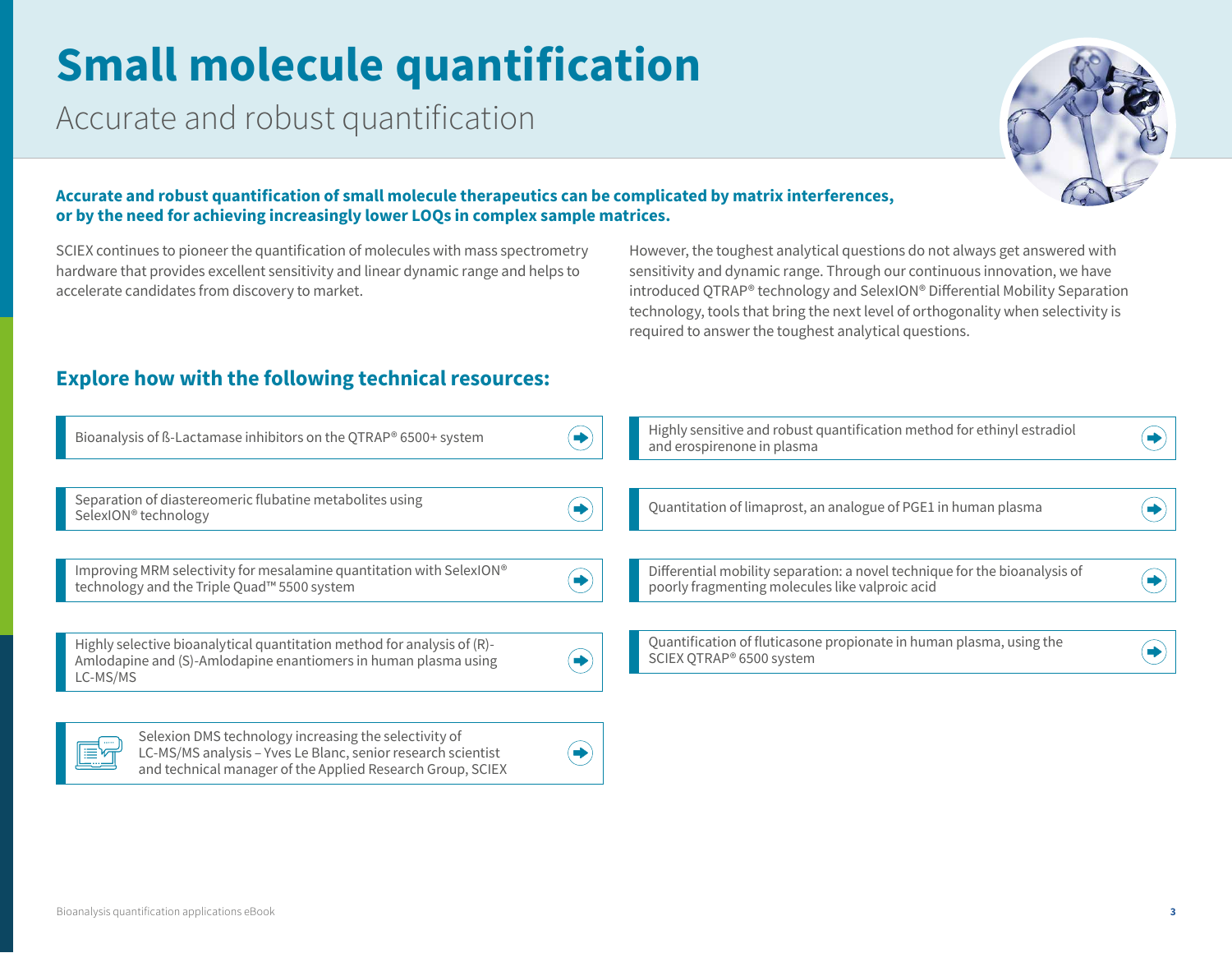## **Protein therapeutics**

### Streamlined sample prep through to data processing



#### **Developing a sensitive and selective quantitative assay for biotherapeutics, whether the target molecule is a peptide, protein, mAb or antibody drug conjugate (ADC), can be time-consuming and complicated.**

Bioanalytical researchers need to develop and validate highly selective and sensitive assays to quantify peptides in complex matrices. Developing sample enrichment protocols, choosing signature peptides and optimizing LC-MS conditions are all critical to creating a robust and reliable quantitative assay.

SCIEX has designed solutions that tackle each challenging part of peptide quantification. From sample prep through to data processing, you can automate and streamline every aspect of your workflow throughout the therapeutic pipeline.

#### **Explore how with the following technical resources:**

| Differential mobility separation mass spectrometry for quantitation<br>of large peptides in biological matrices                                                   | Quantification of the therapeutic peptide exenatide in human plasma                                                                 |  |
|-------------------------------------------------------------------------------------------------------------------------------------------------------------------|-------------------------------------------------------------------------------------------------------------------------------------|--|
| Quantitation analysis of human insulin-like growth factor I (IGF1) in serum by<br>using SPE-LC-MS/MS workflow                                                     | Sub-picogram level quantitation of desmopressin in small volumes of human<br>plasma using a trap-elute micro LC-MS System           |  |
| Universal solution for monoclonal antibody quantification in biological<br>fluids using trap-elute micro LC-MS method                                             | Improving sensitivity for an immunocapture LC-MS assay of infliximab in rat<br>plasma using trap-and-elute micro LC-MS              |  |
| An immunoaffinity coupled high resolution-MS workflow for<br>quantifying biotherapeutics in rat plasma                                                            | Sensitive quantitation of glucagon in rat plasma with trapand-elute<br>micro LC-MS                                                  |  |
| Quantitation of insulin glargine in human plasma using immunocapture-<br>based target enrichment and trap-and-elute microflow LC-MS/MS                            | Signature peptide quantitation for follicle stimulation hormone (FSH)<br>in human serum                                             |  |
| Sensitive and reproducible quantitation for pegylated interferon a-2b<br>in serum                                                                                 | Multiple mass spectrometric strategies for high selectivity quantification of<br>protein and peptides                               |  |
| A sub-picogram quantification method for desmopressin in plasma<br>using the Triple Quad <sup>™</sup> 6500 system                                                 | Hybrid LC-MS assays reaching standards for regulatory filings -<br>Fabrizia Fusetti, director, biologics & mass spectrometry at QPS |  |
| A new dimension in selectivity and sensitivity using differential<br>mobility spectrometry - Mingluan Chen, senior scientist,<br>AltaSciences - Algorithme Pharma |                                                                                                                                     |  |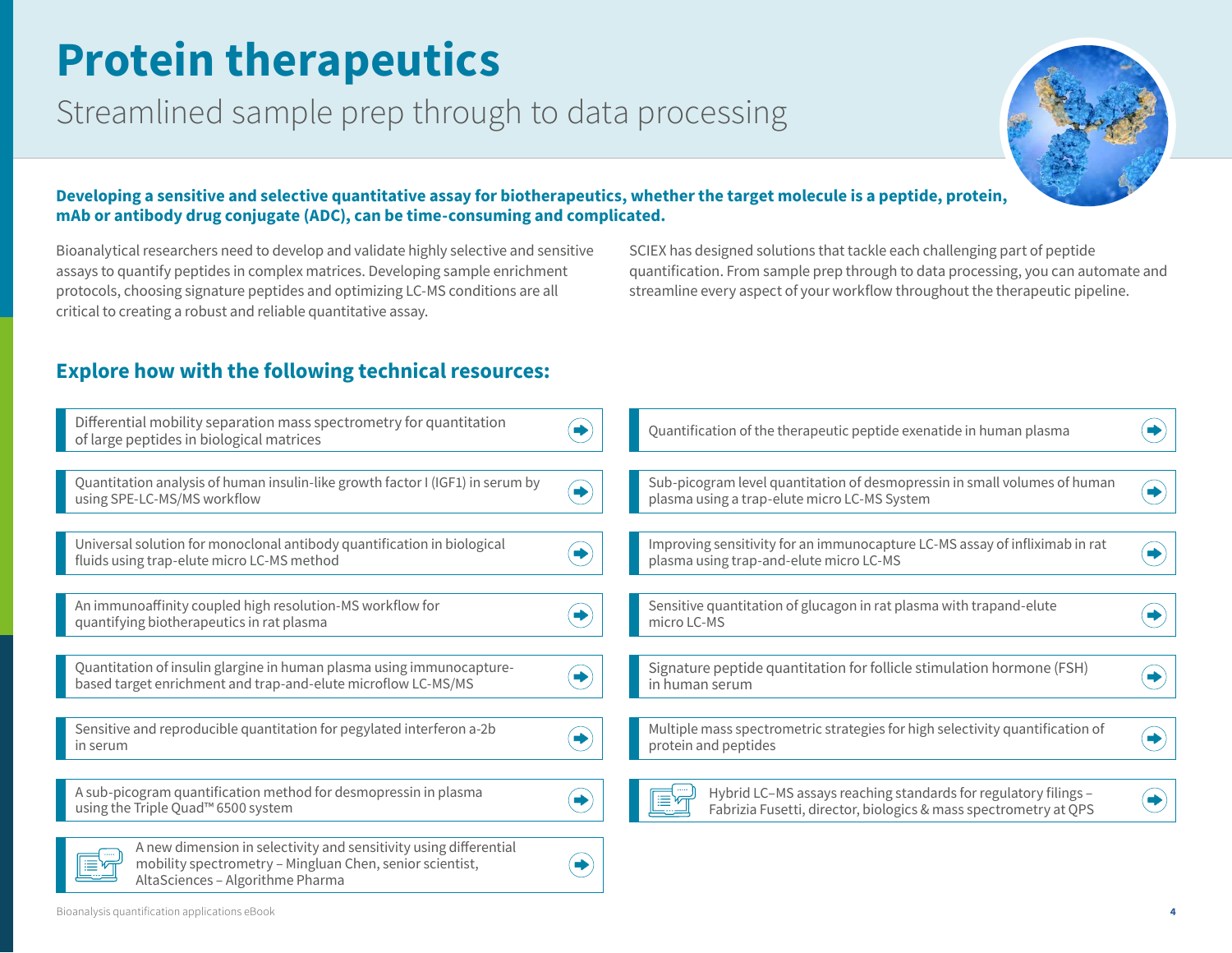# **Biomarker quantification**

Easily verified and quantified



#### **Many companies are turning to LC-MS methods for biomarker discovery and validation. SCIEX LC-MS systems can quantify and confirm proteins, peptides, metabolites and lipids with the highest sensitivity, selectivity and throughput.**

Couple with QTRAP and SelexION® technology to obtain an additional dimension of selectivity and these technologies can solve your most challenging quantification problems.

SCIEX has made huge strides in the advent of industrialized omics, where SWATH® Acquisition data has played a vital role.

#### **Explore how with the following technical resources:**

SWATH Acquisition allows large sample cohort datasets to be transformed into more compelling and meaningful data. This data then can be transformed into valuable knowledge that allows you to make better, informed drug discovery and development decisions.

| Improving sensitivity for infliximab quantitation in rat plasma using<br>trap-and-elute micro LC-MS/MS |  | Analysis of intact monoclonal antibodies using M3 microLC and<br>TripleTOF® 6600                                 |  |
|--------------------------------------------------------------------------------------------------------|--|------------------------------------------------------------------------------------------------------------------|--|
| Sensitive and accurate quantitation of the ADC ado-trastuzumab emtansine<br>in rat plasma              |  | Dysregulated lipid profiles of non-alcoholic fatty liver disease (NAFLD)                                         |  |
| Quantitative lipid analysis using MRM and differential ion mobility<br>spectrometry (DMS)              |  | New solutions for next-generation lipidomics –<br>Steven Watkins, PhD. chief technology officer, Metabolon<br>ET |  |

### **Gene therapy**

Gene therapy continues to be a highly attractive area of pharmaceutical research. Oligonucleotide therapeutics have played a significant role in clinical drug pipelines and in the past have encountered quantitative challenges. Now, through the utilization of the SCIEX OptiFlow quant solution and TripleTOF® systems, you can achieve qualitative and quantitative analysis for both low- and high-abundance species.



#### **Explore how with the following technical resources:**

[Extending the lower limits of quantification of a therapeutic oligonucleotide](https://sciex.com/content/dam/SCIEX/pdf/tech-notes/all/Extending-Lower-Limits-of-Quantification-Therapeutic-Oligonucleotide.pdf)  through microflow LC-MS/MS



 $\blacktriangleright$ 

[Quantification of large oligonucleotides using high resolution MS/MS](https://sciex.com/content/dam/SCIEX/pdf/tech-notes/all/Oligonucleotide_Quant_Qual_MRMHR_workflow.pdf)



 $\blacktriangleright$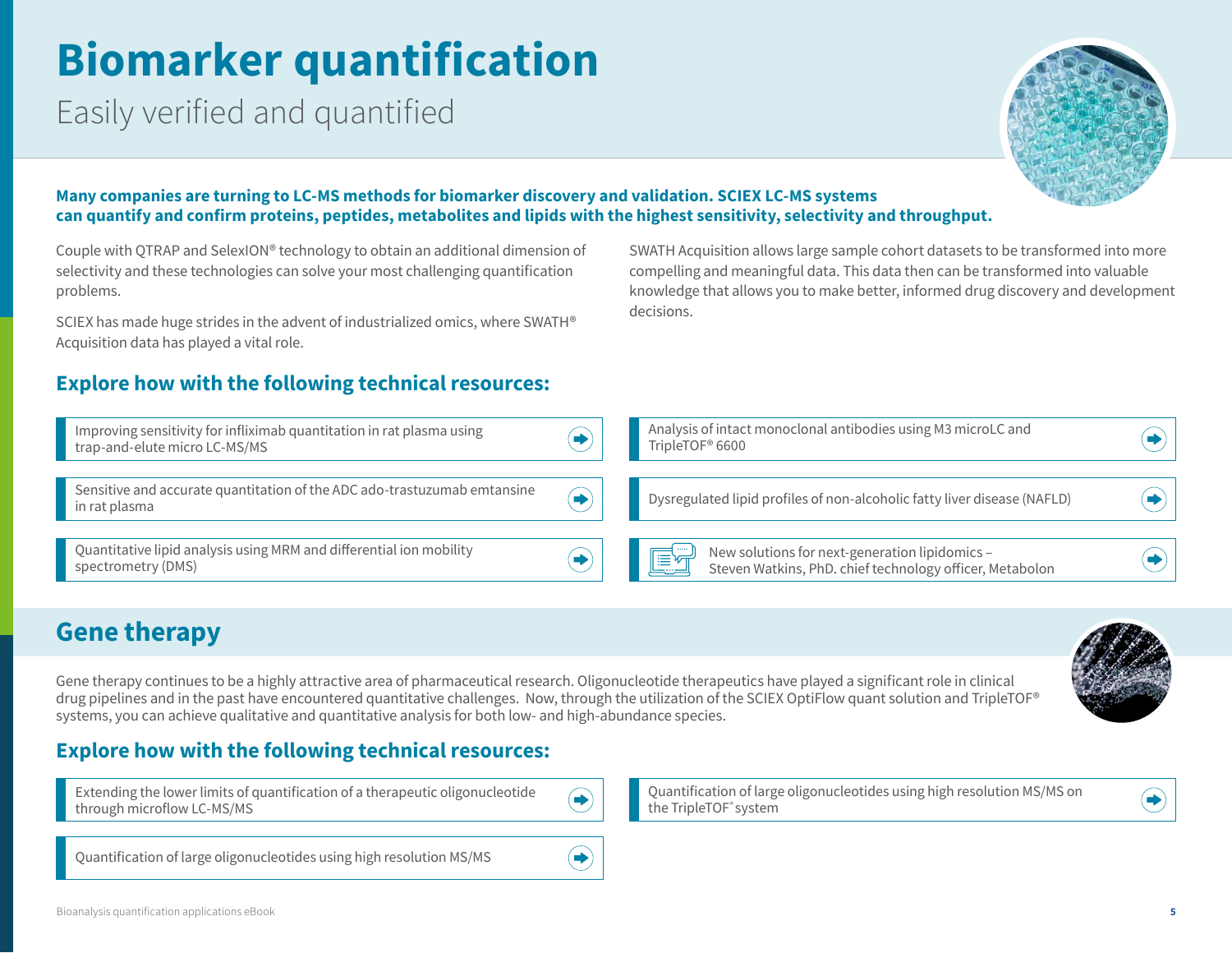### **Technology that powers the future of bioanalysis, today.**

SCIEX innovative technology overcomes sensitivity and selectivity challenges that many bioanalytical laboratories face every day. Below, you can explore our featured bioanalytical products.

**BABB** 

#### **QTRAP® 4500 series**

Intelligently re-engineered from the 4000 QTRAP platform, the SCIEX QTRAP® 4500 LC-MS/MS System offers vigorous and reliable high-throughput screening for a wide range of analytes.

[Learn more >](https://sciex.com/products/mass-spectrometers/qtrap-systems/qtrap-4500-system)

#### **QTRAP® 5500 series**

The QTRAP® 5500 LC-MS/MS System is designed to deliver excellent sensitivity and robustness. It delivers reliable quantitative and qualitative results for all but the most demanding analyses. This system is ideal for the assays in your lab that may not need the ultimate in performance.

[Learn more >](https://sciex.com/products/mass-spectrometers/qtrap-systems/qtrap-5500-system)

#### **SelexION® Differential Mobility Separation Device**

SelexION® DMS can help you address your biggest analytical challenges. DMS and ion mobility spectrometry are analytical techniques used to separate hard-to-resolve ions based on their gas phase mobility.

[Learn more >](https://sciex.com/technology/selexion-technology)

#### **OptiFlow® Turbo V Ion Source**

Now you can achieve high sensitivity quantification without sacrificing throughput and robustness with the all new OptiFlow quant solution from SCIEX. We open up new possibilities by combining the new easy to use OptiFlow® Turbo V Ion Source and the powerful M5 microLC system.

[Learn more >](https://sciex.com/products/integrated-solutions/optiflow-quant-solution)

#### **QTRAP® 6500+ series**

The QTRAP® 6500+ LC-MS/MS System is for the most difficult, challenging analyses involving complex matrices, when you need the most sensitive instrument available. The QTRAP 6500+ System is the fastest and most sensitive QTRAP system available, delivering enhanced selectivity and improved levels of quantification.

SCIEW QTRAP 6500

[Learn more >](https://sciex.com/products/mass-spectrometers/qtrap-systems/qtrap-6500plus-system)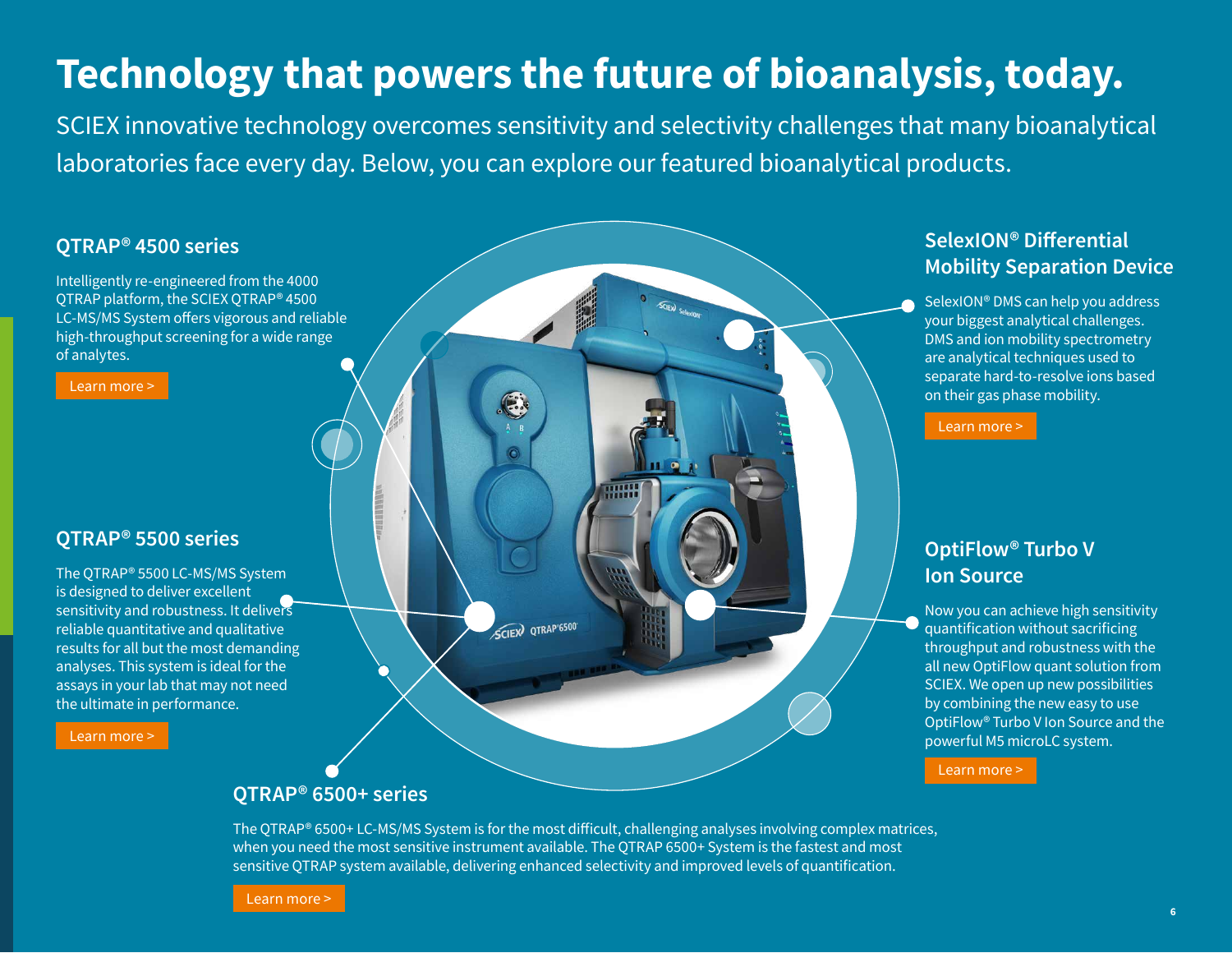## **SCIEX services and training**

Get the most from your lab instruments

#### **Realize your lab's potential**

SCIEX runs its business and its labs the same way it helps customers improve their workflows. Each member of our Lab Optimization Services team has over 15 years of experience in analytical labs and working with complex workflows. Our team of experts can help you increase your throughput, reduce your costs and improve quality by identifying and removing unproductive activity. Take your lab to the next level in as little as six weeks.

[Learn more >](https://sciex.com/support/professional-laboratory-services)

#### **LC-MS training designed specifically for you**

SCIEX University™ Success Programs provide LC-MS training customized to meet your specific needs. With a selection of training methods and certifications available, you can build a mass spectrometry program that is most suited to your lab and users.

[Learn more >](https://sciex.com/support/training/success-programs)

#### **StatusScope® Remote Monitoring Service**

Your lab needs to be running at peak performance. StatusScope Remote Monitoring Service enables you to connect to your lab from anywhere securely, allowing you to stay ahead of potential instrument problems. With the StatusScope Remote Monitoring Service you can respond to issues quickly and efficiently, and reduce your work downtime.

[Learn more >](https://sciex.com/instrument-service-and-support/statusscope-remote-monitoring)

#### **SCIEX OS-MQ Software**  Streamlined mass spectrometry quantification

Turn the software you have into the SCIEX OS-MQ you want. MultiQuant™ Software has met your lab's needs for many years and has now evolved into an even more powerful software platform, SCIEX OS-MQ, for increased MS quantification productivity.

The single solution for quantifying large sample sets features superior data processing and visualization, powerful data integration, enhanced audit trail and helps users of different skill levels to perform their own automated analyses.



#### Software capabilities: